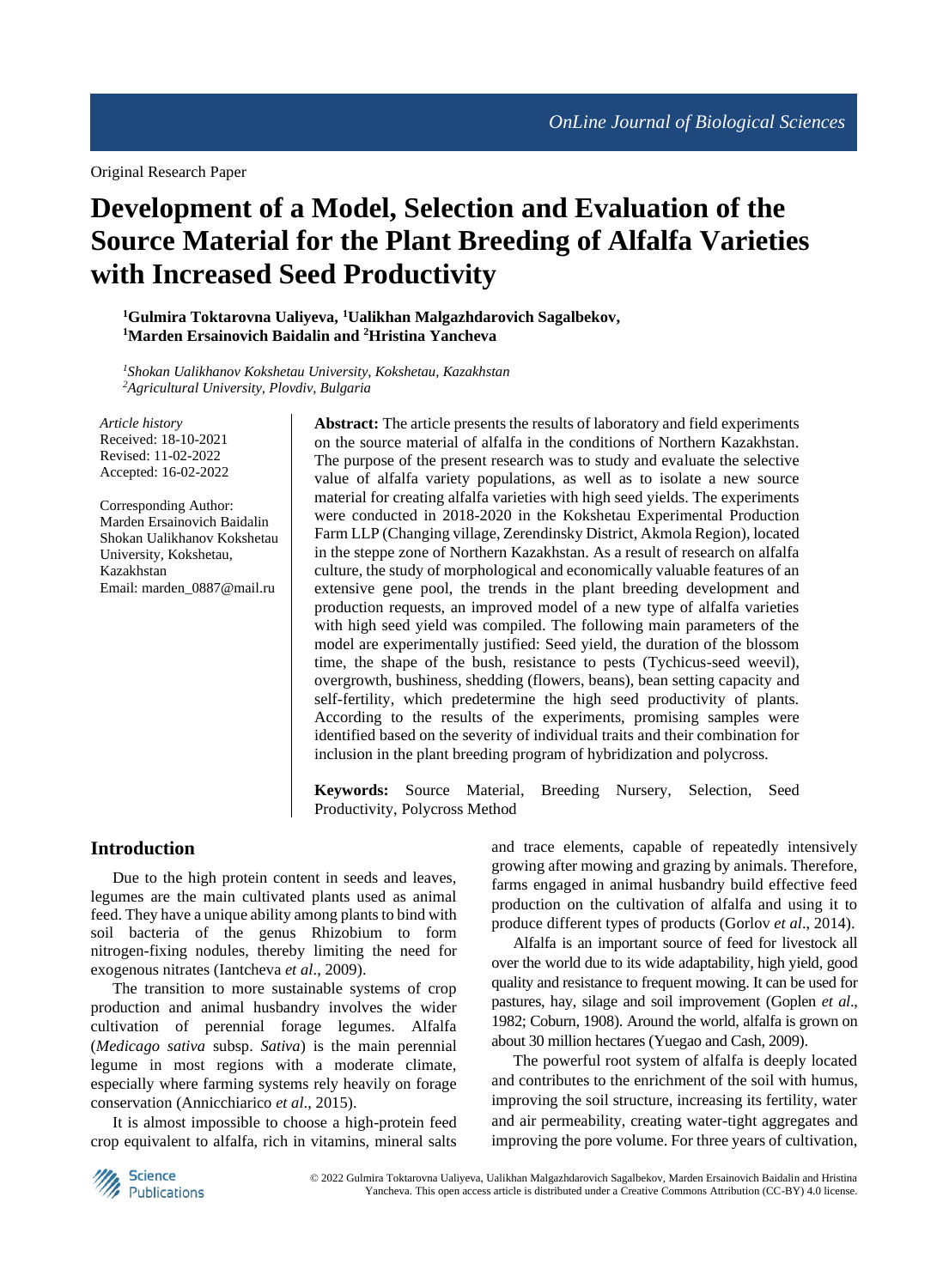alfalfa leaves organic matter equivalent to 60 tons of manure per hectare, increasing the humus content by 8-10% (Dyukova, 2013). Alfalfa is considered a good fore crop for many crops since it activates polyphenol oxidase in the soil – an enzyme that participates in the synthesis of humus. Biological nitrogen is hundreds of times cheaper than technical nitrogen, while the use of nitrogen in high doses is considered very costly and environmentally unsafe (Bzheumykhov *et al*., 2007).

Alfalfa is the main high-protein forage crop for field and meadow forage production. Crop breeders have created several highly productive varieties by feed weight (Kokshe, Semirechenskaya Local, Khanshaim, Chaglinskaya 14, Chaglinskaya 17, Shortandinskaya 2, Karagandinskaya 1, Flora 4, Raykhan, Nurilya, in memory to Khasenov, etc.). However, these varieties are not widely distributed due to low and unstable seed productivity. They are characterized by weak bushiness and heat tolerance, during the period of drought, not only leaves fall off but also flowers and beans. These varieties, selected for the productivity of the vegetative mass as main economic use, have poorly developed reproductive abilities. Developing a powerfully developed ground forage mass, they tend to have a prolonged flowering period, in conditions of a lack of natural pollinators, which is typical for the region under consideration with a greater share of plowed agricultural land. Flowers and beans fall off, show a tendency to overgrow. Practically from the 3rd year, it is impossible to obtain an economically suitable crop of seeds (Tarkovsky, 1974; Sagalbekov, 1994; Meirman *et al*., 2012). Therefore, the task was set to create a new type of alfalfa varieties that would combine high feed productivity with stable seed yield. As a rule, these traits have a negative correlation.

Goncharova (1999) wrote that in plant breeding practice, the material entering the selection study is called the source, meaning both collection forms and varieties (samples), involved for plant breeding. This also usually includes selection forms obtained by any method (hybridization, mutagenesis, etc.). The source and selection material are not identical concepts. The source material is what comes for study, i.e., varieties from the VNIIR collection, varieties and forms of other scientific institutions, including varieties (forms) of in-house plant breeding, as well as local and wild-growing samples. The selection material includes samples that are received by breeding nurseries. The source and breeding material have their roles in the breeding process scheme (Goncharova, 1999).

The source material, as is known, predetermines the success of plant breeding. Therefore, its correct choice and use in selecting breeding are of paramount importance. The founder of the doctrine of the source material, N.I. Vavilov wrote in his work "Plant Breeding as a Science": "The doctrine of the source material, the origin of cultivated plants should be put as the basis of selection". The author pointed that "while in the sections of botany, the issues of the source material are considered as general, in the doctrine of

selection, they acquire significance, concreteness and special meaning" (Vavilov, 1967).

Updating the genetic material by attracting new initial forms is the basis for the plant breeding of any agricultural crop. For the effective creation of new competitive varieties, it is necessary to have a genetically diverse and comprehensively studied source material, which forms the basis of plant breeding improvement (Ponomareva *et al*., 2018).

One of the most important indicators of the value of the alfalfa variety is the high seed productivity, without which it is impossible to further expand the sown areas. It is known from plant breeding and production practice that the productivity of feed mass and seeds in alfalfa is correlated inversely. Nevertheless, the populations obtained in recent years in the Kokshetau Experimental Production Farm LLP (Changing village) are distinguished not only by the high productivity of the feed mass but also by the tendency to increase the reproductive ability.

Currently, the selection of alfalfa or the creation of the source material remains the basis of successful selective breeding (Novoselova, 1982).

Alfalfa is a complex object for selective breeding. This is a self-incompatible cross-pollinated crop. Its yield is difficult to control. The populations of this culture are a mixture of highly heterozygous genotypes. This makes it necessary to develop new and to improve already employed methods and techniques of selective breeding of alfalfa (Goncharov and Lubenets 1985).

Analysis of special scientific literature and a patent search revealed that in Kazakhstan, alfalfa culture as a forage plant is focused on obtaining the maximum yield of vegetative mass. Therefore, existing varieties are selected for the productivity of green mass and hay and do not provide reliable stable seed yield. They have a long flowering period and are prone to the shedding of flowers, beans and seeds, as well as unevenly ripen, they proliferate at an excess of moisture, are damaged by diseases and pests. It is necessary to create varieties with increased seed productivity.

In agricultural production, the yield of alfalfa seeds is very low, it does not exceed 50-60 kg/ha, although the biological potential of varieties reaches 500-900 kg/ha.

The success of the cultivation of any agricultural crop is predetermined by the choice of the variety, most adapted to local conditions and highly productive, primarily in terms of seed productivity for further reproduction and distribution. With an equal yield of feed mass, alfalfa varieties with a more stable and high seed yield are preferential.

Currently, increasing seed productivity is an extremely important and challenging issue that is being solved by breeding new varieties.

The purpose of the present research is to study and evaluate the breeding value of alfalfa variety populations, as well as to isolate a new source material for creating alfalfa varieties with high seed yields.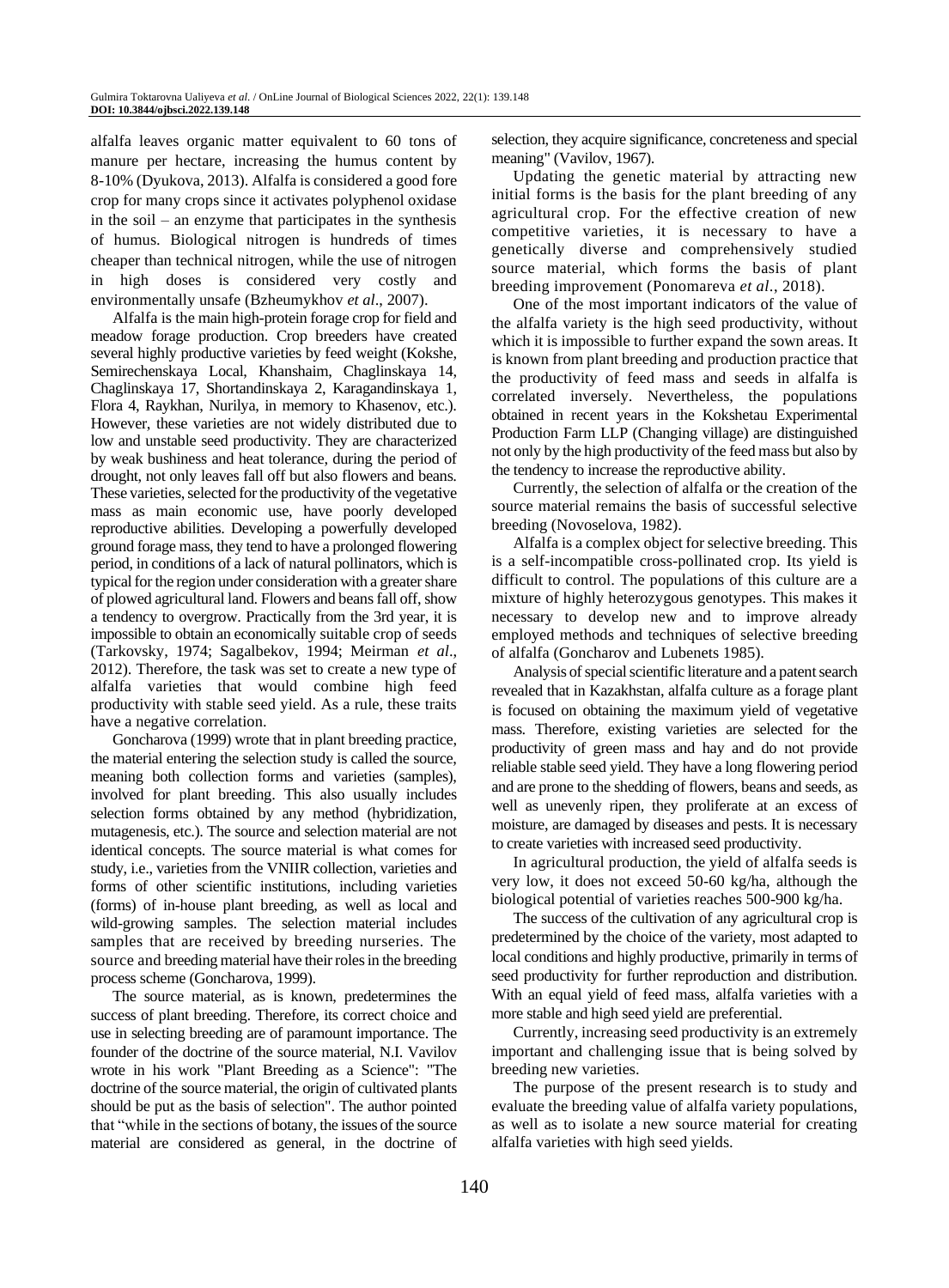# **Materials and Methods**

Selective breeding was carried out in 2018-2020 at the experimental field of Kokshetau Experimental Production Farm LLP (Changing village, Zerendinsky District, Akmola region), located in the steppe zone of Northern Kazakhstan (Fig. 1). Spring sowing in breeding nurseries was carried out in May. Nurseries were laid coverless by hand on a complete fallow in the spring season. The soil was represented by ordinary medium-humus chernozem with a depth of the humus horizon of 25-27 cm and average humus content of 4.01%.

The sowing methods in the collection nursery, the CHP nursery and the OEN nursery were square-nest (70 x 70 cm). In the control nursery for seeds  $-$  wide-row (row spacing 70 cm). Each number in the nursery occupied  $5 \text{ m}^2$  in six repetitions. The standard was sown every 10 numbers.

Plant care was carried out both manually and in a mechanized way.

The selected numbers were cleaned manually. The threshing of the selected sheaves was carried out on laboratory threshing machines.

During the growing season of plants, two field and one laboratory removing of the worst were carried out. Records, observations and analyses in nurseries were carried out according to generally accepted methods of working with perennial grasses.

The zoned variety of alfalfa of the Kokshe local selection was adopted as the standard.

To evaluate the studied forms, the following records and observations were carried out in nurseries:

- Phenological phases of development were noted; seedlings, regrowth's (in spring and after mowing), budding, flowering and maturation
- The plant height was measured on the  $20<sup>th</sup>$  day after regrowth, before mowing and in the phase of full ripeness of the seeds
- The yield of the green mass was taken into account by direct weighing of plants from the plot, grass mowing was carried out in the budding phase, i.e., the beginning of flowering
- Hay yield was carried out according to the methodology of the State Commission for Variety Testing of crops (MAF, 1971)
- To determine the leafiness before taking into account the harvest, disassembly was carried out into fractions, leaves and stems were weighed and leafiness (leaf yield) was determined in %

#### mof leaves  $\times$ 100% ; mof leaves  $\times 100\%$

- Structural analysis was carried out before mowing, analyzing a sample weighing 0.5-1 kg
- Accounting of seed productivity was carried out by direct weighing from the plot after drying and threshing



**Fig. 1:** Local map; A – Kazakhstan, B – experimental field of kokshetau experimental production farm LLP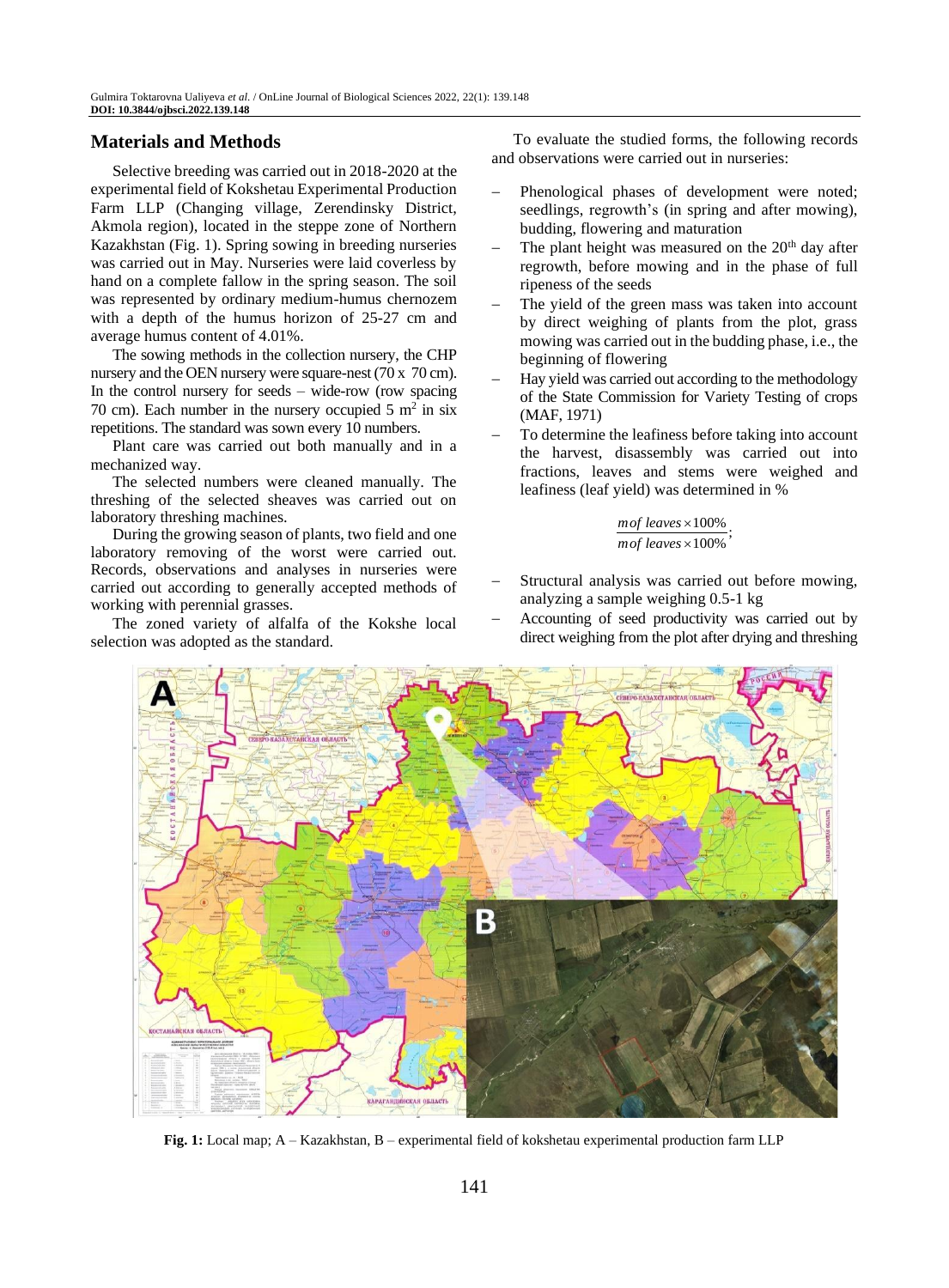Visual assessment on a 5-point scale was carried out according to the following criteria:

- The general development and density of the herbage was carried out in the spring and autumn before leaving for winter
- Winter hardiness was determined by counting plants in autumn and spring or visually on a 5-point scale
- Drought resistance was determined during the period of the maximum manifestation of drought as a percentage of green leaves or in scores
- Resistance to diseases and pests was determined in scores during the manifestation of the disease
- The content of protein and fiber in the plant mass was determined according to the generally accepted method
- The nitrogen content was determined by the Kjeldahl method with the conversion of the total nitrogen content into crude protein, using a coefficient of 6.27;
- The crude fiber was determined by Henneberg and Stohmann

The scheme of the breeding process, the laying of nurseries, evaluation, hybridization, selection and variety testing were carried out based on the methodological guidelines for the study of the collection of perennial forage grasses of Herbarium of VIR (N.I. Vavilov All-Russian Institute of Plant Genetic Resources) (MAF, 1979), based on the selection of perennial grasses of VIC (visual and measurement control) (MAF, 1985a), the Sib NIA of Feed (Siberian Scientific Research Institute of Feed) (MAF, 1985b) and the methodology of the state variety testing of crops (MAF, 1974).

Mathematical processing of the research results was performed on a PC using standard software. Statistical processing of the results, in particular, variance and correlation analysis, was carried out according to B.A. Dospekhov (1985).

# **Results**

Research on the culture of alfalfa, study of morphological and agronomic traits of its vast gene pool, amounting to 2-2.5 thousand collectible and selected numbers, development trends in the selective breeding and the needs of production allowed the creation of a new type model of alfalfa varietal population with high seed yield (Table 1).

A further, more detailed analysis of low seed productivity shows that the main limiting feature is the weak setting capacity of beans, which does not exceed 5-7% in the context of a shortage of natural pollinators (Table 2).

The decomposition of the composition of populations of 100 plants of each variety showed that it is possible to identify and select the necessary biotypes with an increased degree of self-pollination (Table 3).

The most promising in terms of seed productivity were biotypes with 25% of self-pollination from the composition of population varieties of North Kazakhstan 8–5 plants and new complex hybrid synthetic populations of SGP-09-10-7–13 plants, SGP-02-21-9–12 plants and SGP-04-09-3–14 plants (Table 3). These elite plants will be the progenitors of the future new variety of alfalfa with increased seed productivity.

#### *Results, Obtained in a Collection Nursery*

The nursery of the source material was sown periodically as new incoming varieties from other research institutes and expeditions engaged in the collection of wild forms. Since 2018, the collection nursery has been laid three times: 46 Samples were laid in 2018, 46–in 2019 and 46–in 2020.

Promising samples were identified according to the severity of individual traits and their combination for inclusion in the selective breeding program of hybridization and polycross (Table 4).

In terms of the winter hardiness (overwintering 91- 100%), Kokshe, Flora 6, Karabalyk Pearl, Nurilya, Uralochka and Omsk 7 were selected.

In terms of the drought resistance (during the drought period, the proportion of green leaves amounted to 85- 91%), Lazur Naya, Nurilya, Baralfa, Sarga, Hanshaiym, as well as varieties (K-6940 from India and K-41422 from Turkey), Flora 6, Rayhan and Raduga were selected.

In terms of the resistance to various diseases  $-$  K-502 from the USA, K-930 from Canada, K-42340 from Italy, K-39112 from Sweden, as well as Rambler, Bokkara, Baralho, Koko ray, Lucius and Lazur Naya were selected.

In terms of the vegetative mass structure (leafiness, plant height, bushiness), Flora 6, Nurilya, Rayhan, Karabalyk Pearl and Omsk 7, as well as K-45589 from the Russian Federation, K-41121 from Portugal and K-43833, Viola and Lucia from Denmark were selected (Table 5).

In terms of the seed productivity structure, flowering vigor, resistance to proliferation and setting capacity of beans–the Rambler, Nurilya, Sarga, Uralochka, Flora 6, Lazurnaya, Starbuck, Karabakh Pearl, Raduga, Rayhan, as well as K-3793 from England and K-2192 from Australia were selected (Table 6).

In total, 18 varieties and samples were selected for further selective breeding.

The Polycross Nursery (PN) for limited-free pollination includes promising biotypes from the varieties Kokshe, Omsk 7, Nurilya, in Memory to Khasenov, Rambler, Rayhan, Flora 4, Tulun Hybrid, Zheltogibridnaua (Yellow Hybrid) 55, Oranzhevaya 115 (Orange), Kapchagay 80, Zhainak 96, Raduga and Aisulu.

A total of 24 SGPs were tested annually (2018-2020).

As a result of re-pollination, 124 polycross hybrids were isolated according to the combination of selected traits in compliance with the model of future varieties.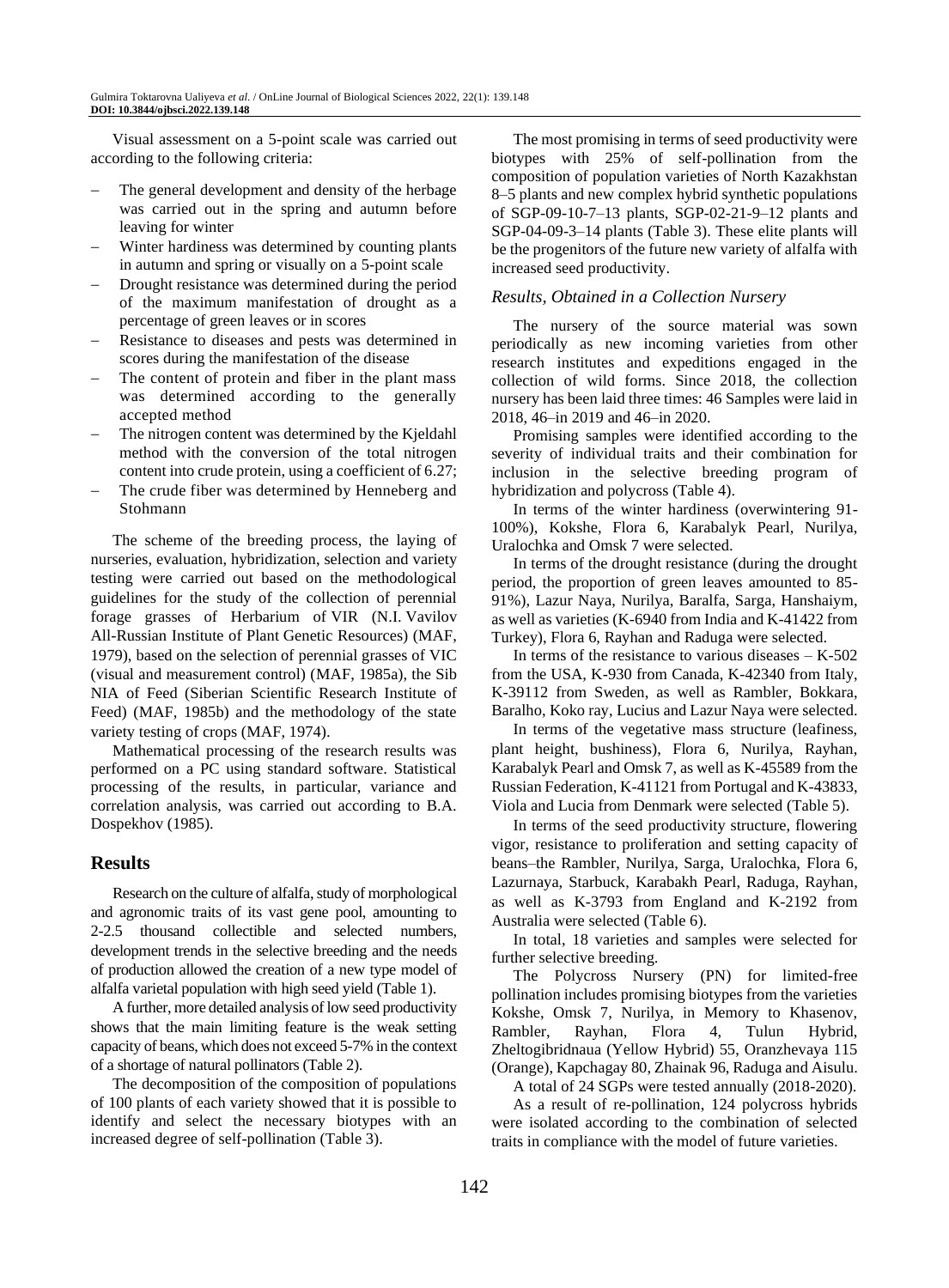A new cycle of the nursery containing 12 numbers has been laid for these purposes in 2020.

In the offspring evaluation nursery, using the polycross method with a staggered arrangement of parent forms and hybrids, the total combinational ability of 124 polycross offspring was evaluated in 2018-2020 and 65–in 2020. The evaluation was carried out for the entire complex of biological properties and economically valuable traits.

In 2020, a new cycle of the offspring evaluation nursery consisting of 65 polycross hybrids was laid.

A preliminary test for 12 CHPs was carried out annually (for sowings of 2018 and 2019) and a new cycle (2020).

The main features of CHP are presented in Table 7 and 8.

In the nursery of 2018, CHP-9, CHP-11 and CHP-12 were identified as the most promising crops. According to the testing results and evaluation in the nursery of 2018 sowing year, the following complex hybrid populations were identified as the most promising for inclusion in the crop variety testing: CHP-2–drought tolerance, CHP-6–disease resistance, CHP-10–productivity of green mass and CHP-12 – overwintering.

The CHP of 2020 sowing year will be evaluated in 2021-2022.

Besides, 37 varieties of 2018 sowing year and 39 varieties of 2019 sowing year were subjected to the lesser crop variety testing in the Control Nursery (CN). Besides, a new CN cycle was laid in the amount of 36 numbers of 2020 sowing year.

In terms of the yield of green mass, hay and seeds, 10 varieties were allocated in the CN of 2018 sowing year and 8-of 2019 sowing year (Table 9).The characteristics of the combined features of promising numbers allocated in the CN for inclusion in the competitive variety trial showed that they were distinguished by high winter hardiness (5 scores), drought resistance (5 scores), disease resistance (4 scores), leafiness (2-3%), as well as were taller (11-20 cm) while vegetation was at the standard level (Table 10). Another good distinguishing feature of the new varieties is that almost all 12 numbers surpass the control variety in seed productivity. They will be included in the competitive variety trial of 2020 sowing year.

**Table 1:** The approximate model of alfalfa varieties for selecting source material with sustainable seed productivity

| Indicator                                 | Recognized variety | <b>New</b>  |
|-------------------------------------------|--------------------|-------------|
| variety                                   |                    |             |
| Seed yield, c/ha                          | $0.6 - 1.0$        | $1.6 - 3.3$ |
| Duration of the flowering period, days    | 44-56              | $31 - 38$   |
| The shape of the bush                     | Sprawling bush     | Upright     |
| bush                                      |                    |             |
| Pest resistance                           |                    |             |
| (Tychicus-seed weevil), scores            | $2 - 3$            | 5           |
| Proliferation, scores                     | $4 - 5$            | $0-1$       |
| Bushiness, pcs. of stems                  | $13 - 26$          | 33-41       |
| Shedding ability (flowers, beans), scores | $4 - 5$            | $0 - 2$     |
| Setting capacity of beans, %              | $5 - 7$            | $31 - 53$   |
| Self-fertility, %                         | $1-6$              | $10-13$     |

| Table 2: The setting capacity of beans of various varieties and samples of alfalfa, 2018-2020 |
|-----------------------------------------------------------------------------------------------|
|-----------------------------------------------------------------------------------------------|

| No                      | Grade, Number                | Setting capacity of beans, % |
|-------------------------|------------------------------|------------------------------|
| 1                       | Kokshe (standard)            | 5.7                          |
| $\overline{\mathbf{c}}$ | Omsk <sub>7</sub>            | 6.4                          |
| $\mathfrak{Z}$          | Nurilya                      | 15.5                         |
| 4                       | Rambler                      | 6.1                          |
| 5                       | Karabalyk Pearl              | 5.5                          |
| 6                       | <b>Bokkara</b>               | 7.3                          |
| 7                       | Serpovidnaya (sickle-shaped) | 4.4                          |
| 8                       | Baralfa                      | 8.3                          |
| 9                       | Lazurnaya (Azure)            | 9.2                          |
| 10                      | Viola                        | 9.5                          |
| 11                      | Raykhan                      | 5.5                          |
| 12                      | Yaroslavna                   | 10.4                         |
| 13                      | <b>Starbak</b>               | 7.6                          |
| 14                      | Flora 6                      | 9.1                          |
| 15                      | Uralochka                    | 8.1                          |
| 16                      | Sarga                        | 7.2                          |
| 17                      | Lucia                        | 7.5                          |
| 18                      | Hanshaiym                    | 7.4                          |
| 19                      | SGP-02-21-9                  | 24.4                         |
| 20                      | SGP-04-09-3                  | 28.1                         |
| 21                      | SGP-09-10-7                  | 29.4                         |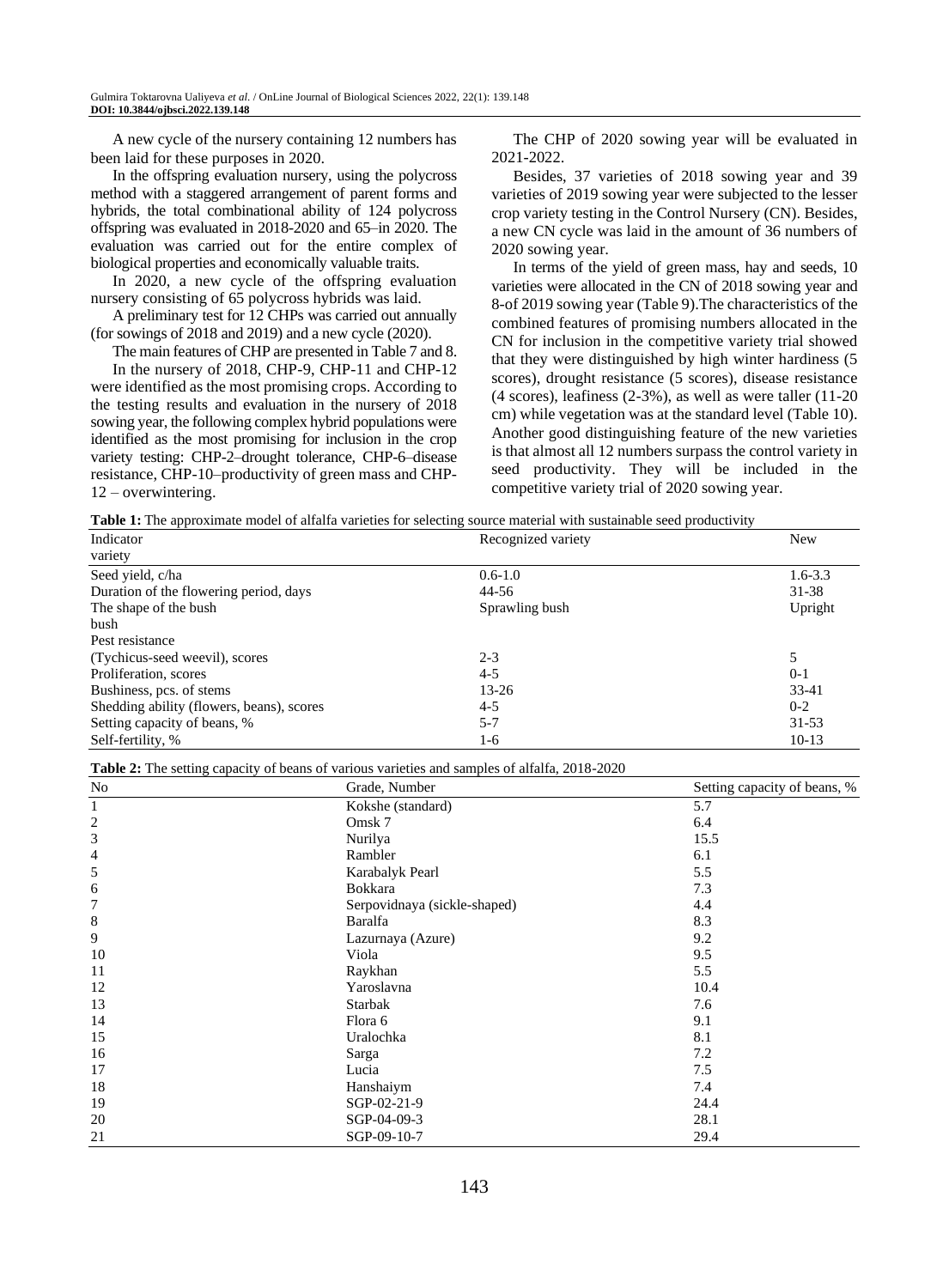| Variety, Population | Self-fertility, % |    |    |    |    |    |
|---------------------|-------------------|----|----|----|----|----|
|                     |                   | 10 | 15 | 20 | 25 | 30 |
| Kokshe              | 36                |    |    |    |    |    |
| Omsk <sub>7</sub>   | 32                | 11 |    |    |    |    |
| Lazurnaya           | 34                |    |    |    |    |    |
| Karabalyk Pearl     | 31                |    |    |    |    |    |
| Rayhan              | 38                |    |    |    |    |    |
| Yaroslavna          | 41                | 12 |    |    |    |    |
| Nurilya             | 43                | 24 |    |    |    |    |
| Flora 6             | 48                | 26 | 12 |    |    |    |
| Sarga               | 44                | 23 |    |    |    |    |
| North Kazakhstan 8  | 31                | 30 | 27 |    |    |    |
| Hanshaiym           | 23                | 27 | 29 |    |    |    |
| SGP-02-21-9         | 21                | 22 | 23 | 14 | 12 |    |
| SGP-04-09-3         | 20                | 21 | 22 | 17 | 14 |    |
| SGP-09-10-7         | 20                | 11 | 20 | 15 | 13 |    |

| <b>Table 3:</b> Decomposition of the population composition of various alfalfa varieties by self-fertility (2018-2020), plant units |  |  |  |
|-------------------------------------------------------------------------------------------------------------------------------------|--|--|--|
|-------------------------------------------------------------------------------------------------------------------------------------|--|--|--|

**Table 4:** Promising varieties and samples according to individual traits

|                         |                   | Winter     | Drought     | Resistance to a complex |
|-------------------------|-------------------|------------|-------------|-------------------------|
| $N_2$                   | Variety,          | hardiness, | resistance, | of diseases, score      |
|                         | sample            | s, %       | e, %        |                         |
| $\mathbf{1}$            | Kokshe            | 91         | 82          | 3                       |
| $\overline{\mathbf{c}}$ | Flora 6           | 93         | 85          | 4                       |
| 3                       | Karabalyk Pearl   | 92         | 83          | 4                       |
| 4                       | Nurilya           | 93         | 87          | 4                       |
| 5                       | Uralochka         | 95         | 84          | 4                       |
| 6                       | Omsk <sub>7</sub> | 94         | 82          | 3                       |
| 7                       | Lazurnaya         | 84         | 89          | 5                       |
| 8                       | Baralfa           | 80         | 85          | 5                       |
| 9                       | Sarga             | 81         | 85          | 4                       |
| 10                      | Hanshaiym         | 85         | 90          | 4                       |
| 11                      | $K - 6940$        | 79         | 85          | 3                       |
| 12                      | $K - 41422$       | 77         | 85          | 3                       |
| 13                      | Rayhan            | 84         | 90          |                         |
| 14                      | Raduga            | 82         | 91          | 4                       |
| 15                      | Lucia             | 83         | 80          | 5                       |
| 16                      | Rambler           | 89         | 78          | 5                       |
| 17                      | $K - 502$         | 82         | 80          | 5                       |
| 18                      | $K - 930$         | 82         | 80          | 5                       |
| 19                      | $K - 42340$       | 80         | 75          | 5                       |
| 20                      | $K - 39112$       | 82         | 77          | 5                       |
| 21                      | Bokkara           | 84         | 80          | 5                       |
| 22                      | Kokoray           | 80         | 80          | 5                       |

| $N_2$ | Variety,          | Leafiness, % | Plant      | Bushiness, |
|-------|-------------------|--------------|------------|------------|
|       | sample            |              | height, cm | pcs/stems  |
|       | Kokshe (standard) | 48           | 76         | 41         |
| 2     | Flora 6           | 49           | 79         | 46         |
| 3     | Nurilya           | 49           | 78         | 46         |
| 4     | Rayhan            | 49           | 78         | 45         |
| 5     | Karabalyk Pearl   | 50           | 79         | 45         |
| 6     | Omsk <sub>7</sub> | 51           | 77         | 44         |
| 7     | $K - 45589$       | 52           | 75         | 43         |
| 8     | $K - 41121$       | 50           | 77         | 45         |
| 9     | $K - 43833$       | 51           | 75         | 44         |
| 10    | Viola             | 49           | 78         | 46         |
| 11    | Lucia             | 50           | 75         | 44         |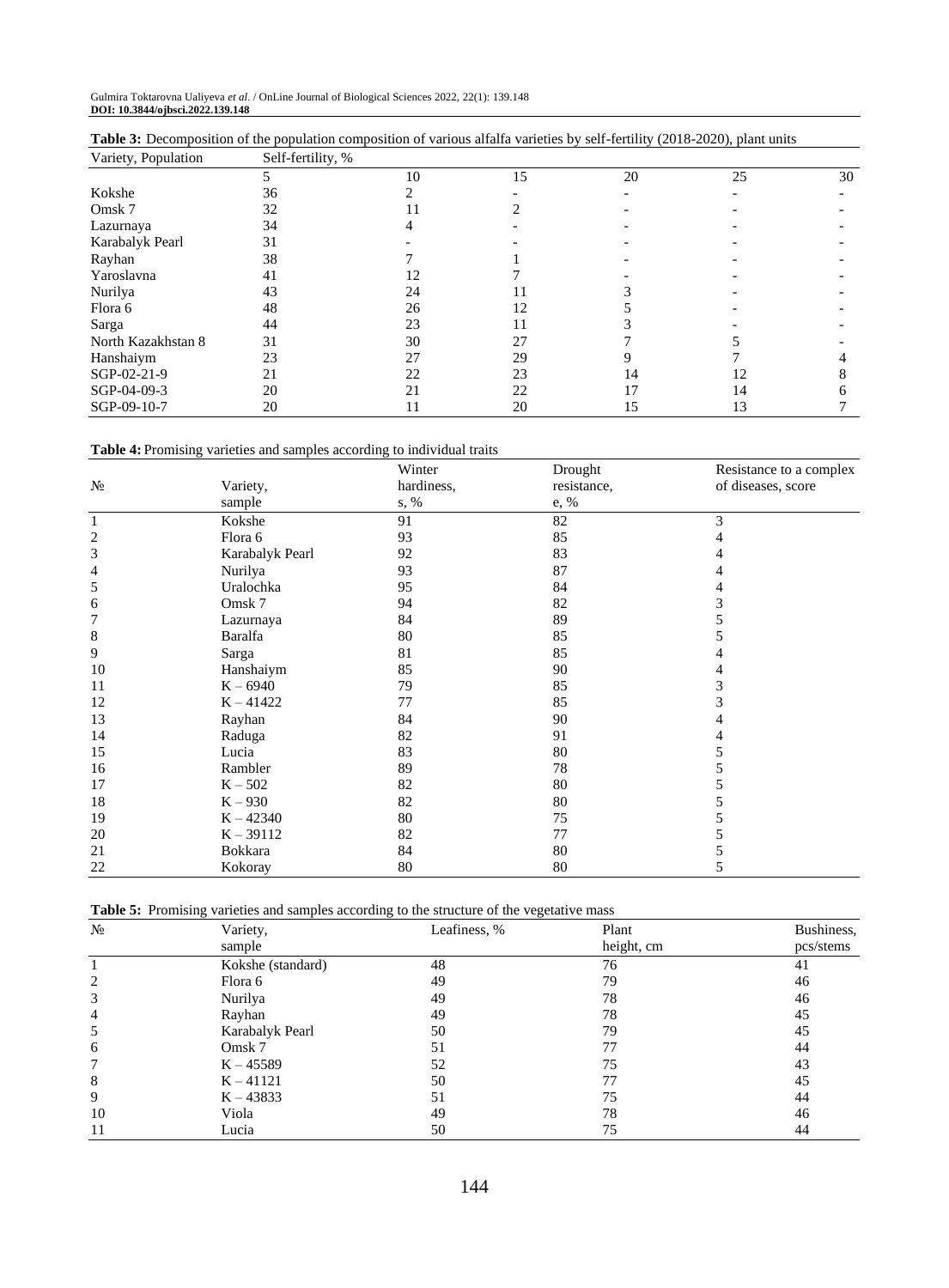Gulmira Toktarovna Ualiyeva *et al*. / OnLine Journal of Biological Sciences 2022, 22(1): 139.148 **DOI: 10.3844/ojbsci.2022.139.148**

|                |                 | Seed                  | Flowering      | Growth            |             |
|----------------|-----------------|-----------------------|----------------|-------------------|-------------|
| $N_2$          | Variety, sample | productivity, $g/m^2$ | duration, days | resistance, score | Bean set, % |
|                | Kokshe          | 1.1                   | 45             |                   | 5.7         |
| 2              | Flora 6         | 1.5                   | 42             |                   | 9.1         |
| 3              | Karabalyk Pearl | 1.7                   | 42             |                   | 5.5         |
| $\overline{4}$ | Nurilya         | 1.9                   | 40             |                   | 15.5        |
| 5              | Uralochka       | 1.6                   | 42             |                   | 8.1         |
| 6              | Lazurnaya       | 1.8                   | 40             |                   | 9.2         |
| 7              | Sarga           | 1.7                   | 42             |                   | 7.2         |
| 8              | Rayhan          | 1.2                   | 41             |                   | 5.5         |
| 9              | Raduga          | 1.5                   | 40             |                   | 5.4         |
| 10             | Rambler         | 1.3                   | 43             |                   | 6.1         |
| 11             | Starbak         | 1.9                   | 40             |                   | 7.6         |
| 12             | $K - 3793$      | 1.0                   | 43             |                   | 5.3         |
| 13             | $K - 2192$      | 1.1                   | 44             |                   | 5.4         |

|  | <b>Table 6:</b> Promising varieties and samples for the main elements of the structure of seed productivity |  |  |  |  |  |
|--|-------------------------------------------------------------------------------------------------------------|--|--|--|--|--|
|  |                                                                                                             |  |  |  |  |  |

**Table 7:** Characteristics of complex-hybrid alfalfa populations by a set of features

|                   |                  | Drought          | Disease     |            |                         |            |                       |  |
|-------------------|------------------|------------------|-------------|------------|-------------------------|------------|-----------------------|--|
| <b>CHP</b>        | Winter hardiness | resistance, % of | resistance, |            | Vegetation period, days |            | Productivity, $g/m^2$ |  |
|                   | %                | green leaves     | scores      | Green mass | Seeds                   | Green mass | Seeds                 |  |
| Kokshe (standard) | 87               | 67               | 3.0         | 57         | 97                      | 450        | 1.1                   |  |
| $CHP-1-18*$       | 97               | 83               | 3.7         | 58         | 99                      | 540        | 2.4                   |  |
| CHP-2-18          | 98               | 86               | 4.0         | 58         | 96                      | 680        | 2.8                   |  |
| CHP-3-18          | 94               | 92               | 4.5         | 61         | 100                     | 670        | 3.0                   |  |
| CHP-4-18          | 91               | 86               | 4.3         | 57         | 98                      | 580        | 2.4                   |  |
| CHP-5-18          | 98               | 85               | 4.7         | 59         | 99                      | 660        | 4.4                   |  |
| CHP-6-18          | 95               | 88               | 4.3         | 58         | 100                     | 590        | 2.8                   |  |
| CHP-7-18          | 100              | 92               | 4.7         | 60         | 99                      | 630        | 3.2                   |  |
| CHP-8-18          | 97               | 87               | 4.0         | 58         | 98                      | 570        | 2.4                   |  |
| CHP-9-18          | 100              | 94               | 4.7         | 59         | 101                     | 705        | 3.5                   |  |
| CHP-10-18         | 96               | 89               | 4.3         | 60         | 97                      | 585        | 3.8                   |  |
| CHP-11-18         | 91               | 91               | 4.5         | 61         | 100                     | 715        | 3.7                   |  |
| CHP-12-18         | 97               | 91               | 4.7         | 59         | 98                      | 730        | 3.6                   |  |

Note: CHP-1-18\* – complex-hybrid population, 1 – population number, 18 – the year of sowing

**Table 8:** Characteristics of complex-hybrid alfalfa populations by a set of features (CHP of the 2019 sowing year, accounting for 2020)

|                   |                  | Vegetation period, days<br>Drought<br>Disease |             | Productivity, $g/m^2$ |       |            |       |
|-------------------|------------------|-----------------------------------------------|-------------|-----------------------|-------|------------|-------|
|                   | Winter-hardiness | resistance. %                                 | resistance, |                       |       |            |       |
| <b>CHP</b>        | %                | of green leaves                               | scores      | Green mass            | Seeds | Green mass | Seeds |
| Kokshe (standard) | 85               | 73                                            | 3.0         | 57                    | 98    | 467        | 1.5   |
| CHP-1-19          | 92               | 84                                            | 3.7         | 57                    | 97    | 608        | 2.4   |
| CHP-2-19          | 95               | 96*                                           | 3.8         | 58                    | 100   | 747        | 3.8   |
| CHP-3-19          | 90               | 87                                            | 3.7         | 57                    | 98    | 597        | 2.4   |
| CHP-4-19          | 85               | 77                                            | 3.4         | 58                    | 97    | 588        | 2.3   |
| CHP-5-19          | 90               | 91                                            | 4.0         | 59                    | 99    | 742        | 3.4   |
| CHP-6-19          | 90               | 92                                            | 4.7         | 58                    | 99    | 790        | 3.7   |
| CHP-7-19          | 90               | 86                                            | 4.5         | 56                    | 97    | 780        | 3.8   |
| CHP-8-19          | 95               | 88                                            | 4.0         | 55                    | 96    | 601        | 2.3   |
| CHP-9-19          | 90               | 86                                            | 4.1         | 56                    | 97    | 670        | 2.7   |
| CHP-10-19         | 100              | 91                                            | 4.7         | 56                    | 101   | 805        | 3.9   |
| CHP-11-19         | 95               | 87                                            | 4.3         | 57                    | 99    | 657        | 3.0   |
| CHP-12-19         | 100              | 90                                            | 4.7         | 58                    | 100   | 785        | 3.7   |

Note: \* – features for which samples were selected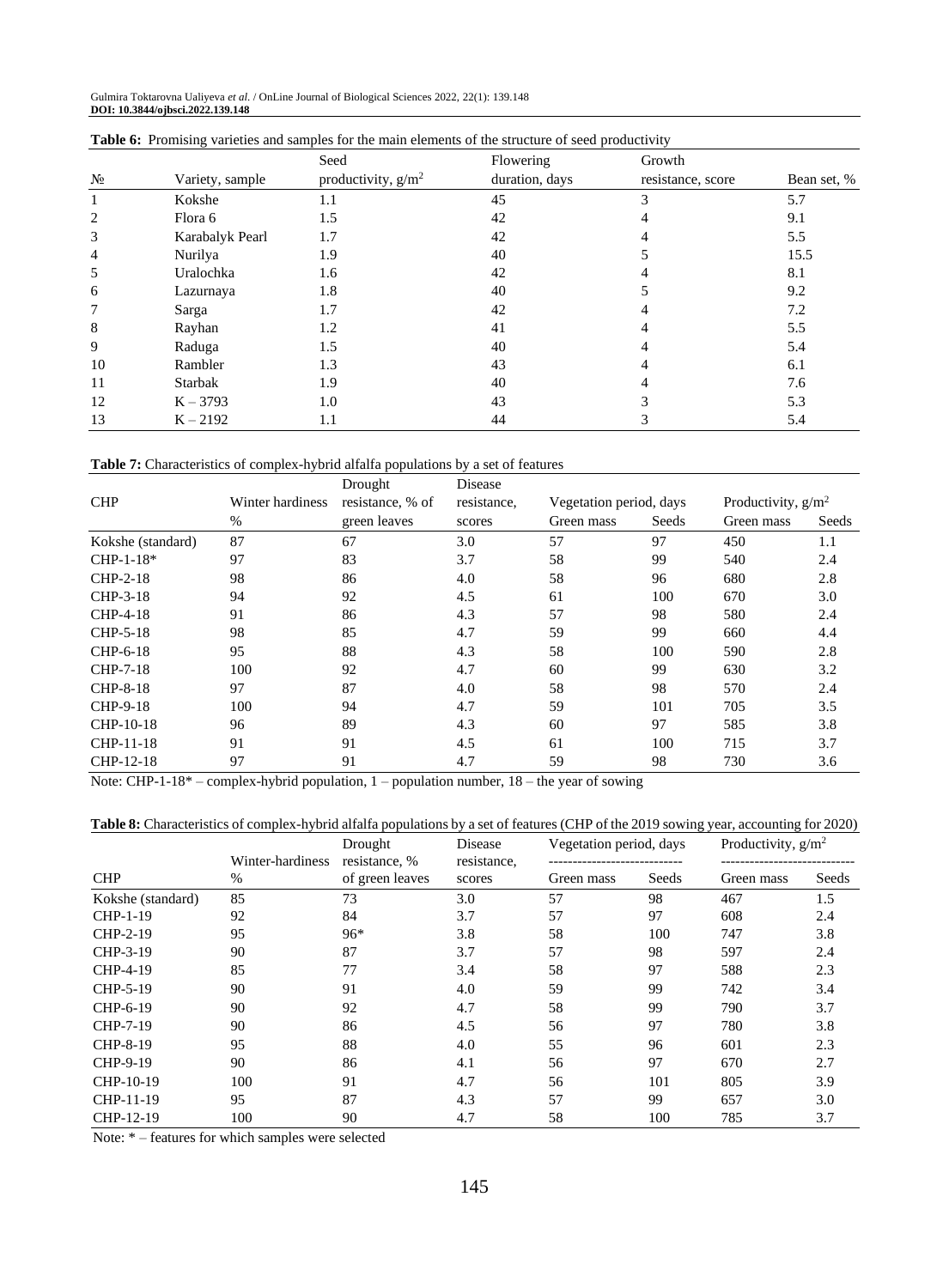| Variety, Number                       | Green mass | Average error | Hay          | Average error | Seeds    | Average error |      |                          |              |
|---------------------------------------|------------|---------------|--------------|---------------|----------|---------------|------|--------------------------|--------------|
|                                       | c/ha       | $+,-$         | (std. error) | c/ha          | $^{+,-}$ | (std. error)  | c/ha | $^{+,-}$                 | (std. error) |
| 2018 sowing year, accounting for 2019 |            |               |              |               |          |               |      |                          |              |
| Kokshe (standard)                     | 61         |               | 0.15         | 14.2          |          | 0.10          | 0.6  | $\overline{\phantom{a}}$ | 0.11         |
| CHP-4-11-15-2**                       | 81         | $+20$         | 0.10         | 25.1          | $+10.9$  | 0.08          | 1.1  | $+0.5$                   | 0.09         |
| CHP-10-11-14-5                        | 80         | $+19$         | 0.07         | 24.8          | $+10.6$  | 0.19          | 1.4  | $+0.8$                   | 0.14         |
| CHP-9-11-6-6                          | 89         | $+28$         | 0.12         | 27.1          | $+19.9$  | 0.14          | 1.2  | $+0.6$                   | 0.17         |
| CHP-5-11-11-1                         | 94         | $+33$         | 0.12         | 28.9          | $+14.7$  | 0.12          | 1.4  | $+0.8$                   | 0.13         |
| CHP-4-11-10-8                         | 96         | $+35$         | 0.14         | 29.5          | $+15.3$  | 0.11          | 1.3  | $+0.7$                   | 0.18         |
| CHP-9-11-17-2                         | 99         | $+38$         | 0.10         | 31.1          | $+16.9$  | 0.22          | 1.5  | $+0.9$                   | 0.06         |
| CHP-5-11-12-7                         | 107        | $+46$         | 0.06         | 34.2          | $+20.0$  | 0.11          | 1.7  | $+1.1$                   | 0.21         |
| HCP <sub>05</sub>                     |            | 8.7           |              |               | 4.2      |               |      | 0.23                     |              |
| 2019 sowing year, accounting for 2020 |            |               |              |               |          |               |      |                          |              |
| 2018 sowing year,                     | 97         |               | 0.12         | 19.4          |          | 0.09          | 0.9  | $\overline{\phantom{a}}$ | 0.17         |
| accounting for 2019                   |            |               |              |               |          |               |      |                          |              |
| CHP-4-11-15-2**                       | 119        | $+22$         | 0.09         | 24.7          | $+5.3$   | 0.12          | 1.3  | $+0.4$                   | 0.12         |
| CHP-10-11-14-5                        | 120        | $+23$         | 0.07         | 25.2          | $+5.8$   | 0.18          | 1.5  | $+0.6$                   | 0.14         |
| CHP-9-11-6-6                          | 129        | $+32$         | 0.11         | 28.8          | $+9.4$   | 0.06          | 1.9  | $+1.0$                   | 0.10         |
| CHP-5-11-11-1                         | 133        | $+36$         | 0.19         | 30.0          | $+10.6$  | 0.21          | 1.6  | $+0.7$                   | 0.15         |
| CHP-4-11-10-8                         | 135        | $+38$         | 0.20         | 32.5          | $+13.1$  | 0.07          | 1.5  | $+0.6$                   | 0.11         |
| CHP-9-11-17-2                         | 148        | $+57$         | 0.07         | 32.9          | $+13.5$  | 0.12          | 2.2  | $+1.3$                   | 0.17         |
| CHP-5-11-12-7                         | 159        | $+62$         | 0.14         | 34.6          | $+14.8$  | 0.10          | 2.4  | $+1.5$                   | 0.11         |
| HCP <sub>05</sub>                     |            | 9.5           |              |               | 5.2      |               |      | 0.25                     |              |

| <b>Table 9:</b> The vield of feed mass and seeds of alfalfa varieties in CN |  |  |
|-----------------------------------------------------------------------------|--|--|
|-----------------------------------------------------------------------------|--|--|

Note: CHP-4-11-15-2\*\*, where CHP is a complex hybrid population, 4 is the number of the biomechanical mixture, 11 is the year of seed production, 15 is the number of the plot, 2 is the number of selection

| <b>Table 10:</b> Characteristics of promising alfalfa varieties in the CN by a set of features |  |  |
|------------------------------------------------------------------------------------------------|--|--|
|------------------------------------------------------------------------------------------------|--|--|

| Variety, number   | Winter<br>hardiness.                  | Drought<br>resistance, | Disease<br>resistance. | Leafiness, % | Plant height | Vegetation   |
|-------------------|---------------------------------------|------------------------|------------------------|--------------|--------------|--------------|
|                   | scores                                | scores                 | score                  |              | , cm         | period, days |
|                   | 2018 sowing year, accounting for 2019 |                        |                        |              |              |              |
| Kokshe (standard) |                                       |                        |                        | 45           | 67           | 59           |
| CHP-9-06-6-6      |                                       |                        |                        | 46           | 78           | 61           |
| CHP-5-06-11-1     |                                       |                        |                        | 46           | 79           | 62           |
| CHP-4-06-10-8     |                                       |                        |                        | 47           | 84           | 60           |
| CHP-9-06-17-2     |                                       |                        |                        | 46           | 86           | 59           |
|                   | 2019 sowing year, accounting for 2020 |                        |                        |              |              |              |
| Kokshe (standard) |                                       |                        |                        | 43           | 54           | 57           |
| CHP-9-06-6-6      |                                       |                        |                        | 44           | 68           | 57           |
| CHP-5-06-11-1     |                                       |                        |                        | 45           | 59           | 58           |
| CHP-4-06-10-8     |                                       |                        |                        | 46           | 64           | 59           |
| CHP-9-06-17-2     |                                       |                        |                        | 46           | 66           | 59           |

#### **Discussion**

Increasing seed yield is critical to the commercial development of alfalfa varieties. Differences in alfalfa seed production are a result of the crop's genetic potential and environmental factors such as insect attractants (Sreedhara *et al*., 2012).

The shape of the bush is a constitutional feature of selection or marker, based on external morphological features. The bush shape should be upright. The shape of the bush affects the generative structure of the seeds.

All alfalfa species freely interbreed with each other within the tetraploid set of chromosomes. Under these conditions, developing reproductive organs and forming seeds depends on the plant's ability to self-pollinate. In terms of its biological characteristics, alfalfa belongs to the facultative cross-species type and, based on this hypothesis,

the composition of the population of various varieties was decomposed into biotypes according to self-fertility with complete individual isolation of individual plants.

The existing varieties of alfalfa by their genetic nature represent a population containing different types of biotypes and eco-elements in their composition. In our studies, biotypes were selected according to self-fertility, pod set and seed productivity.

In the nursery of Complex Hybrid Populations (CHP), the populations are formed into a biomechanical mixture, as the final stage of selection before variety testing. A complex hybrid population of biotypes with a high overall combinational ability and bio-morphologically corresponding to the model in terms of both the duration of the vegetation and a combination of valuable economic characteristics form the basis of the variety of populations (Table 7).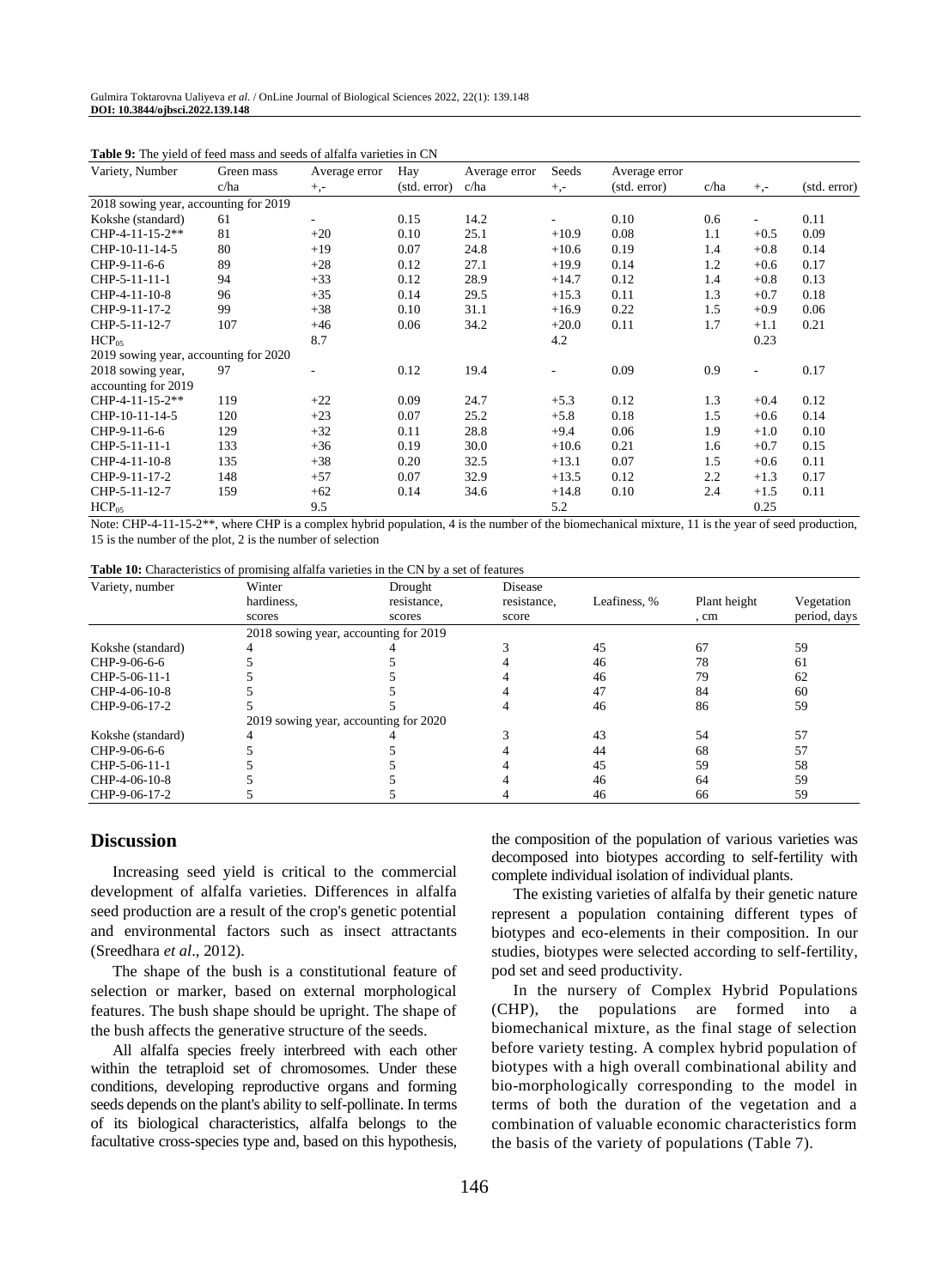To establish the degree of evenness of biotypes, a statistical analysis was carried out on seed productivity, the average value of the standard deviation (std. deviation) and the average error (std. error) does not exceed the allowable norm (5%) (ANOVA).

### **Conclusion**

Thus, based on the study of the biological features of plant growth and development, the influence of environmental factors that reduce potential seed productivity, an improved model of a variety with increased seed productivity has been developed and tested. The following main parameters of the model are experimentally justified: Seed yield, the duration of the flowering period, the shape of the bush, resistance to pests (Tychicus-seed weevil), proliferation, bushiness, shedding (flowers, beans), setting capacity of beans and self-fertility, which determine the high seed productivity of plants.

Based on the conducted experiments, promising samples were identified according to the severity of individual traits and their combination for inclusion in the selective breeding program of hybridization and polycross.

In total, 18 varieties and samples were allocated for further selective breeding.

A total of 24 biotypes were tested annually (2018-2020).

In consequence of re-pollination, 124 polycross hybrids were isolated in terms of the combination of selected traits according to the model of future varieties.

In terms of the yield of green mass, hay and seeds, 10 varieties were allocated in the CN of 2018 sowing year and 8 varieties–in the CN of 2019 sowing year.

# **Funding Information**

The research is funded by the Committee of Science under the Ministry of Education and Science of the Republic of Kazakhstan (Grant No. AP09058089).

# **Author's Contributions**

All authors equally contributed in this work.

#### **Ethics**

This article is original and contains unpublished material. The corresponding author confirms that all of the other authors have read and approved the manuscript and no ethical issues involved.

# **References**

Annicchiarico, P., Barrett, B., Brummer, E. C., Julier, B., & Marshall, A. H. (2015). Achievements and challenges in improving temperate perennial forage legumes. Critical Reviews in Plant Sciences, 34(1-3), 327-380.

doi.org/10.1080/07352689.2014.898a462

Bzheumykhov, V. S., Tokbaev, M. M., & Korolev, L. F.

(2007). The amino acid composition of crude protein and dry matter of alfalfa depending on its development phase. Agro XXI vek, 1-3, 36-38.

- Coburn, F. D. (1908). The book of alfalfa: History, cultivation and merits. Its uses as a forage and fertilizer. Orange Judd Company.
- Dospekhov, B. A. (1985). Methodology of field experience. M.: Agropromizdat, 351, 6.
- Dyukova, N. (2013). Selection and improvement of alfalfa seed production in the Northern Trans-Urals. Ph.D. thesis in Agricultural Sciences. Tyumen.
- Goncharova, A. (1999). Breeding of forage grasses in Siberia. Ph.D. thesis in Agricultural Sciences. Novosibirsk.
- Goplen, B.P., Baenziger, H., Bailey, L. D., Gross, A. T. H., Hanna, M. R., Michaud, R., Richards, K. W., & Waddington, J. (1982). Agriculture Canada: Growing and Managing Alfalfa in Canada. Publication 1705/E. Ottawa: Agriculture Canada.
- Gorlov, I. F., Shakhbazova, O. P., & Gubareva, V. V. (2014). Optimizatsiya kormoproizvodstva dlya obespecheniya molochnogo skotovodstva kormami sobstvennogo proizvodstva [Optimizing Forage Production for Ensuring Dairy Cattle Fodder with Own Production].

<https://om.ciheam.org/article.php?IDPDF=1600070>

Iantcheva, A., Vassileva, V., Ugrinova, M., & Vlahova, M. (2009). Development of Functional Genomic Platform for Model Legume Medicago Truncatulain Bulgaria. Biotechnology & Biotechnological Equipment, 23, 1440–1443. doi.org/10.2478/v10133-009-0010-x

Goncharov, P. L., & Lubenets, P. A. (1985). Biological aspects of alfalfa cultivation. The Publishing house" Science.

- Meirman, G. T., Gatske, L. N., & Baitarakova, K. Zh. (2012). Decomposition of the sample population of wild alfalfa species by selective breeding characteristics. Bulletin of Agricultural Science of Kazakhstan, 7, 26-29.
- MAF. (1971). Methodology of the state crop variety testing of agricultural crops. Moscow: Kolos, vol. 2, pp. 195-197.
- MAF. (1974). Methods of state sorting of agricultural crops. Moscow: Kolos, vol. 2, pp. 195-197.
- MAF. (1979). Methodological guidelines for the study of the collection of perennial herbs. Leningrad: VIR.
- MAF. (1985a). Methodological guidelines for the selection of perennial grasses. Moscow: VIC.
- MAF. (1985b). Methodological guidelines for the selection of perennial grasses. Novosibirsk: SibNII of Feeds.
- Novoselova, A. S. (1982). Urgent problems of selective breeding of perennial grasses. Agricultural Biology, 17 (1), 38-45.